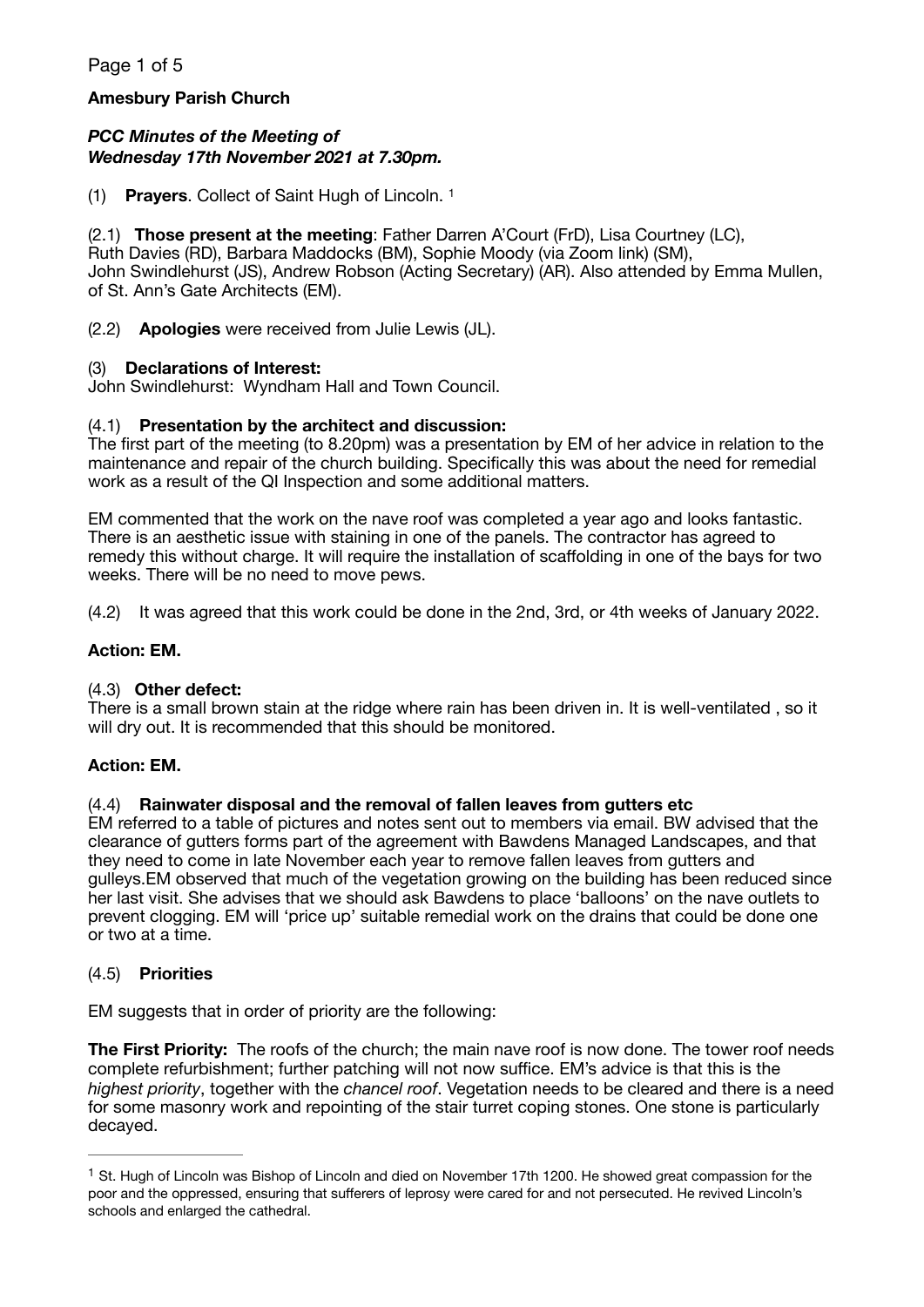The cost is likely to be c£20,000 for the above work with c£6,000 for the scaffolding of the chancel and tower.

BW advised that it is possible that this work could be funded from a bequest to the church.

BW drew attention to the question of the flagpole, and the trap door, which, she suggests, should be replaced.

(4.6) It was agreed that EM should seek quotes for the above work from three contractors.

Other matters that need attention

(4.7) **The roof of the north transept.** Water is entering at the wallhead and is causing some dampness.

(4.8) **The roof of the south transept**; a patch of damp at the abutment with the tower; there is a risk of timber decay. There have been some temporary repairs completed in the last five or ten years. This matter could wait until the next QI.

## (5) **Next steps**

(5.1) EM will write up a schedule of repairs, and draw up a list of three contractors. She will set up a tender, and analyse the contractors' submissions. A decision will need to be made about which contractor to engage for the work, and a faculty will be applied for. A statement of significant need will be drawn up.

EM observed that it might be possible to do this work under 'List B' and she will investigate whether or not this will be possible.

(5.2) **Invoices for the work:** BW asked that invoices for the costs should be submitted on a monthly basis.

(5.3) **Bat Survey:** There will need to be a bat survey, probably in March 2022.

### (5.4) **Maintenance of trees near to the church building**

EM observed that some trees are almost touching the building and advises that these should be cut back at an early opportunitiy. She also suggested that the trees at the west end of the church could be thinned out. This would allow more light into the building and reduce the leaf litter clogging the gutters. BW advised that we have a contractor for this work and that gutter clearance should be done in late November.

(5.5) **Action: BW** will get in touch with the contractor to expedite the gutter clearance work. She will also ask them to install leaf guards for each outlet on the nave roof.

EM was thanked for her contribution to the meeting and she left at 8.20pm.

### (5.6) **Minutes of the previous meeting of Monday 4th October 2021.**

The minutes were approved as a correct record and signed by Father Darren.

### (6) **Matters arising**

(6.1) **Broken heaters**; the heaters have received some attention from the electrician; however the heaters above the choirstalls are not working and trip the switches when turned on.

- (6.2) **Action: AR** to email FrD Darren about this matter.
- (6.3) **Action: FrD** to contact the electrician to remedy the situation
- (6.4) **Carpet squares for the floor in the choirstalls and the vestry.**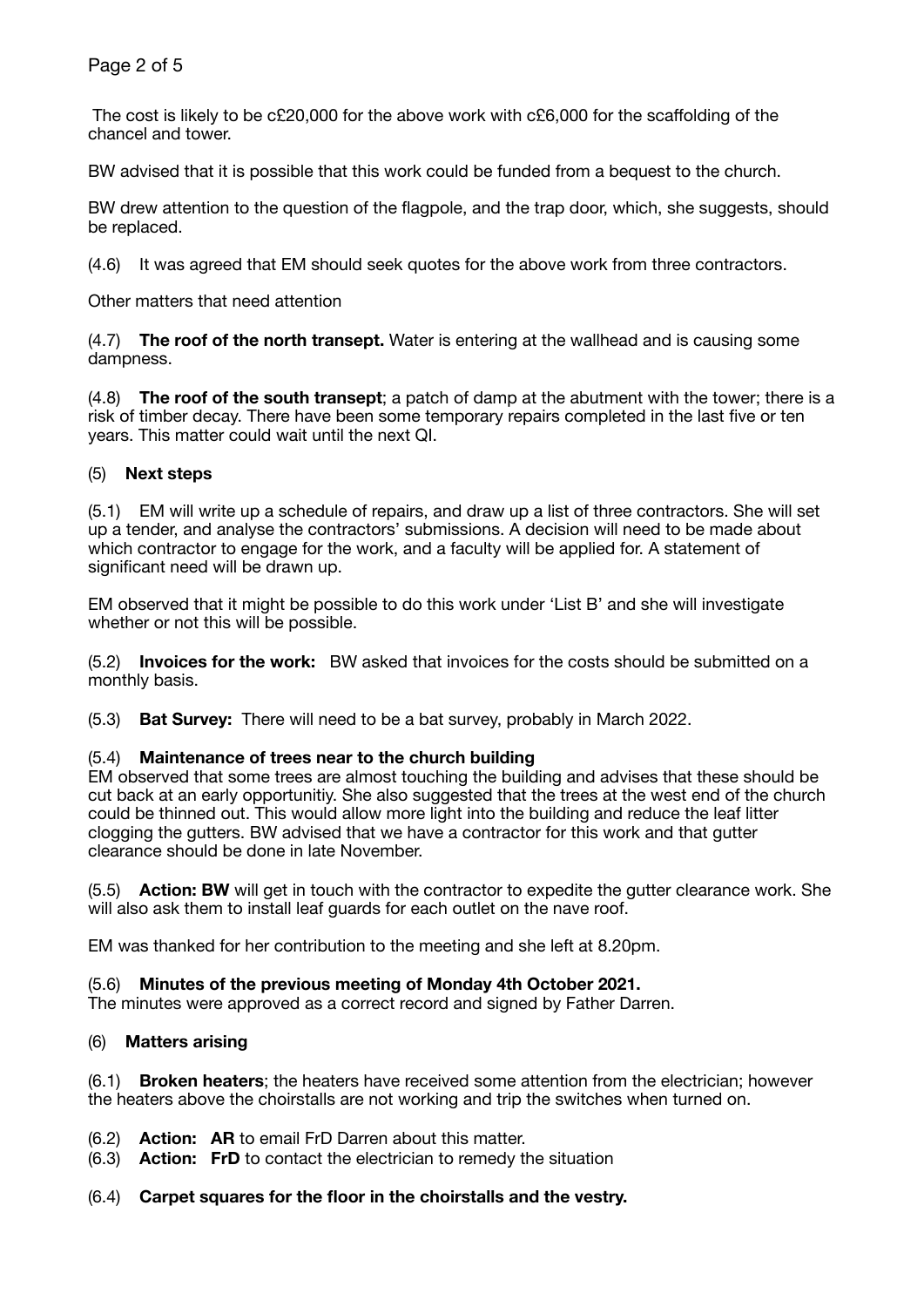# Page 3 of 5

It was agreed that it would be a good idea to get some of these items.

# **Action: BW**

(6.5) **Safe for donations.** JL is looking into the idea of providing a freestanding safe box.

## (6.6) **Action: JL (pending).**

## (6.7) **Wyndham Hall Asbestos Report.**

Wilsons have received the asbestos report.

## (6.8) **Wyndham Hall Office**

Boxes have been purchased and the receipt passed to LC.

The laptop is defunct and will be disposed of securely.

RD will be given the disk of files.

RD has passed a bag of cheque stubs and similar items to LC.

## (6.9) **Bank**

BM has arranged for commmunications from the bank to be addressed to the Vicarage in future.

## (6.10) **Car parking**

The amount of available space is short at the moment and the situation is being monitored.

## (7) **Safeguarding**

(7.1) RD declared that there is nothing new to report (from the diocese).

(7.2) The matter of a youth seeking to play the organ has been resolved because he and his family have moved away from Amesbury.

(7.3) FrD spoke of the intention to produce role descriptions to comply with accepted best practice in this area.

(7.4) RD advised that all attendances at diocesan safeguarding training events are recorded on the diocesan website, and that the system now works more effectively.

(7.5) **Youth Choir visit to the pantomime Friday 17th December 2021.**

Michael Nottage, Acting Director of Music, has applied for permission to take a small number of Youth Choir members to the pantomime at Salisbury Playhouse. It involves three choir members who are under the age of eighteen. One parent would accompany her own two girls. The third girl would be taken by car by Michael Nottage and RD, travelling together, with the parents' permission.

(7.6) **Approval for this choir activity** was given; also for the safeguarding arrangements set out above.

## (8) **Health and Safety**

## (8.1) **Exterior lighting.**

BW spoke about the need to provide suitable lighting on the pathways in the churchyard. This is especially needed for the Advent and Christmas evening services. It is feared that some people are deterred from coming to church on winter evenings because of the darkness on the approach to the church. She proposed the purchase of suitable chargeable battery-operated lights, available from Screwfix, that can be set out in the churchyard when needed and otherwise stored in the church.

(8.2) This proposal was approved.

## (8.3) **Lone Working Policy**

The Lone Working Policy needs updating.

(8.4) **Action: RD**, who will report on this at the January meeting.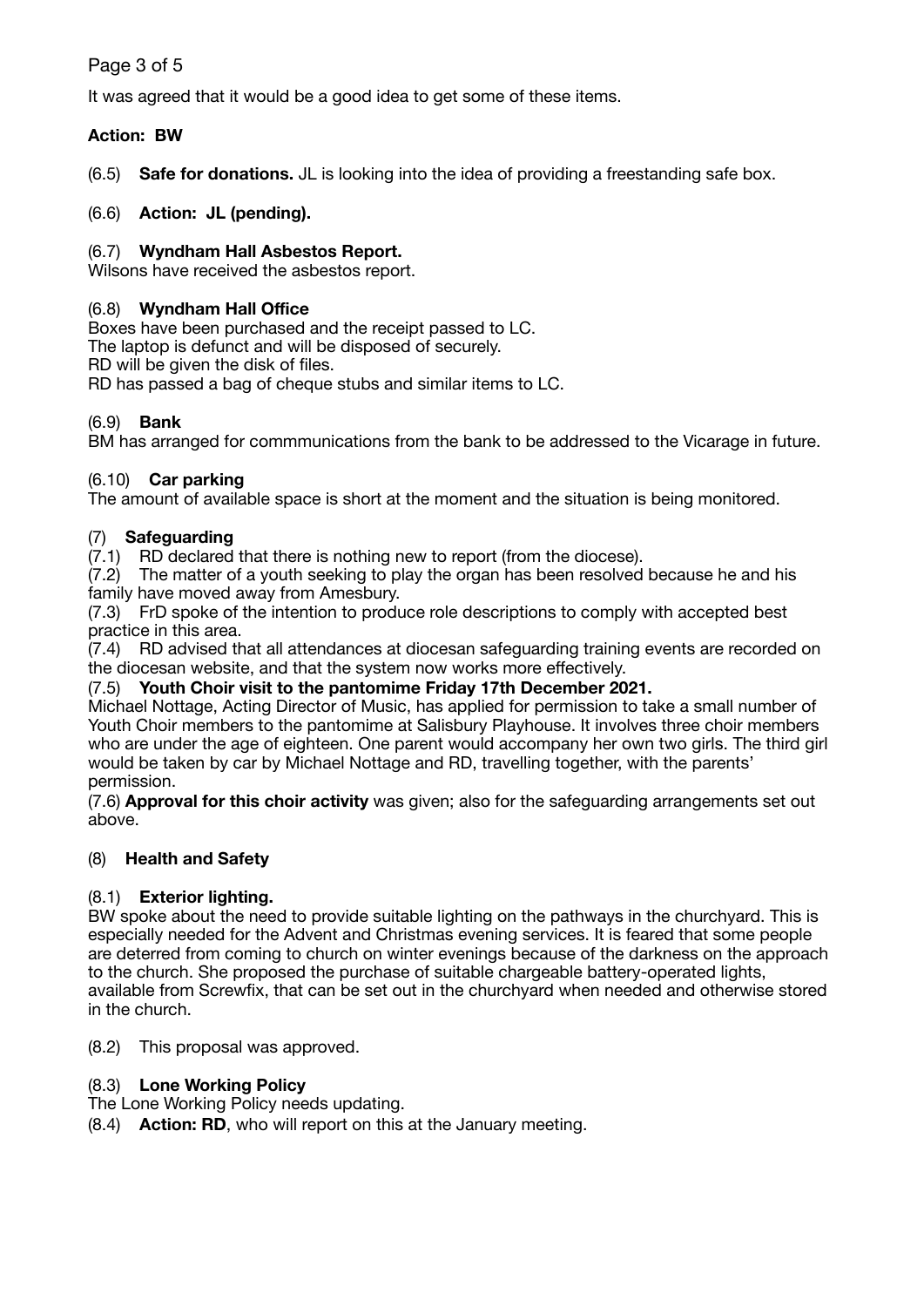# Page 4 of 5

# (9) **Finance and Stewardship**

(9.1) David Ferguson, (DF) , has requested an explanation for our non-contribution to the Parish Share this year. He advises that we should make an appeal regarding the new Share Allocations.

(9.2) We need to make a list of the regular contributions made by parishioners, and others, including communicants, etc. DF is prepared to help us draft an appeal to the deanery. We understand that the Share will rise by 5% in 2022. BW observed that our number on roll will be less than 131 since the start of the Covid pandemic. FrD suggests that we work out a narrative in relation to last year's financial situation and to look to restarting payments at an early opportunity; the amount of the payments to be decided at a subsequent meeting. It is important also to encourage people to use newer ways of giving, particularly electronically.

# (9.3) **Action: FrD, BW and LC to meet to discuss and action the above items** and to

compose a narrative about last year's financial situation. **Action: LC to liaise with DF.** 

### (9.4) **The Financial Spreadsheet**

LC spoke of the matters of the Parish Share and the loan repayment.

### (9.5) **It was unanimously agreed that we should now repay the loan in full.**

### (9.6) **'Thank You' cards**

It was agreed that we should present '*thank you'* cards to all individuals for their regular financial contributions to the church.

### (9.7) **Action: LC.**

### (10) **Mission and Outreach**

It was agreed that the PCC should provide funds for the purchase of extra choir robes following a request from Leah Davies, who looks after the choir robes.

(10.1) This was agreed.

(10.2) **Action: BW** will ask Leah to provide a submission regarding the costs.

### (11) **Any Other Business**

- (11.1) **Service booklets** for the Advent Carol Service and the Christmas Carol Service.
- (11.2) It was agreed that we should get them printed commercially this year.
- (11.3) **Action: FrD** will produce the master copies of each booklet,
- (11.4) **BW** will arrange to get them printed.

### (11.5) **Sale of the Wyndham Hall**

SM asks that PCC members read the emailed letter from Sue Russell of Wilsons regarding her list of questions. *If you know the answers to any of them please contact SM.*

Father Darren asked that his objection to this sale of the Wyndham Hall, on ethical grounds, be recorded. He has previously shared his concerns with the PCC.

### (11.6) **Last Saturday's concert**

We borrowed and returned 26 chairs from the Wyndham Hall, with permission.

### (11.7) **Sale of the Wyndham Hall**

We are delighted that SM has taken on the lead role for this project.

### (11.8) **Clearance of items from the Wyndham Hall**

RD informs us that she will bring the loaded trolleys over to the church from the hall within the next week, with the help of Ben Mathias. We thank them both for undertaking this task.